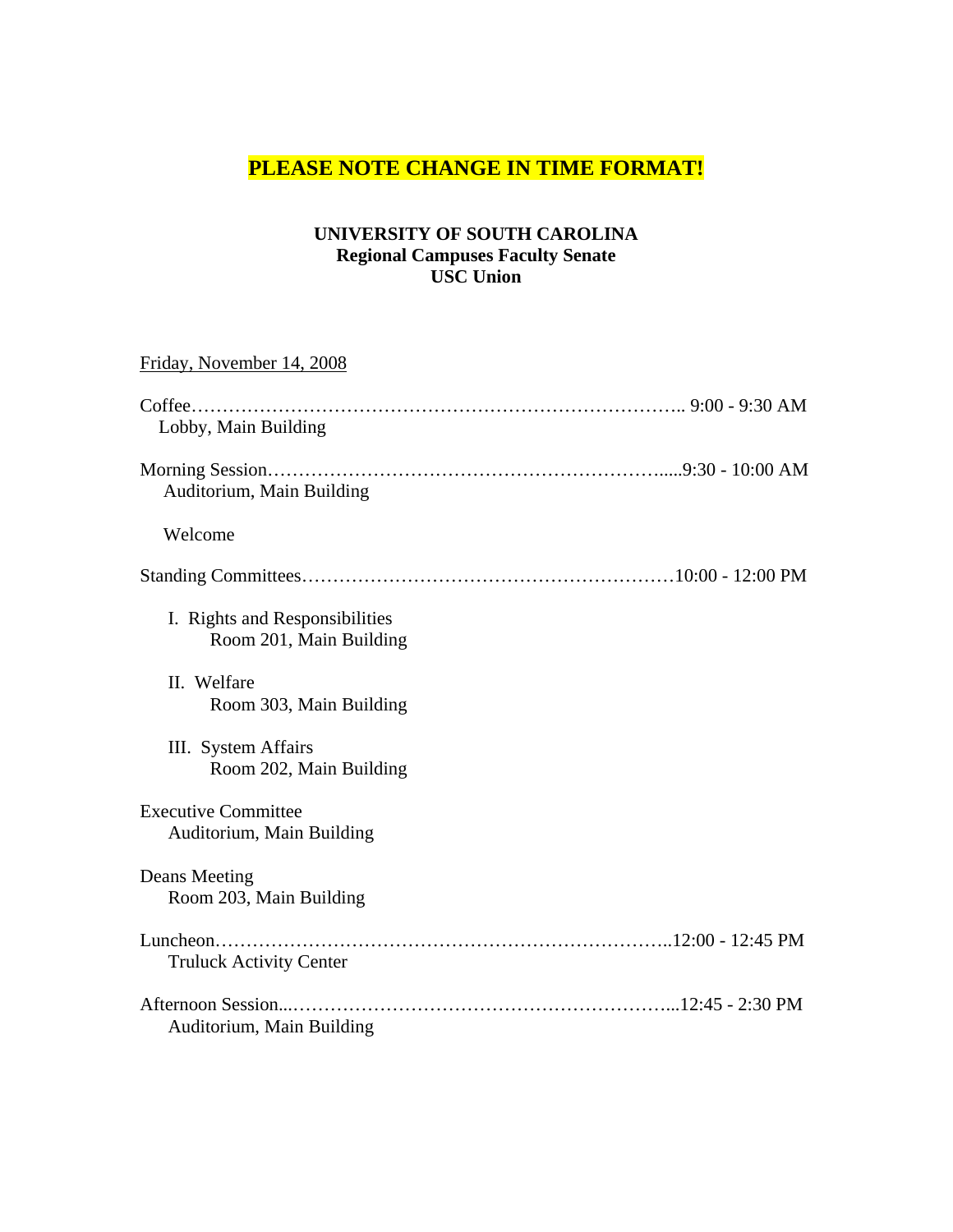#### **AGENDA**

- I. Call To Order
- II. Correction/Approval of Minutes: September 26, 2008 USC Columbia, Columbia, SC

#### III. Reports from University Officers

- A. Dr. Chris P. Plyler, Vice Provost and Executive Dean
- B. Regional Campus Deans
- C. Assistant Vice Provost for Extended Univbersity
- IV. Reports from Standing Committees
	- A. Rights and Responsibilities Professor Nancy Macdonald
	- B. Welfare Professor Jean-Luc Grosso
	- C. System Affairs Professor Patrick Saucier
- V. Executive Committee Professor Steve Bishoff

#### VI. Reports from Special Committees

- A. Committee on Libraries Professor Bruce Nims
- B. Committee on Curricula and Courses Professor Robert Castleberry
- C. Committee on Faculty Welfare Professor Darris Hassell
- D. Faculty-Board of Trustees Liaison Committee Professor Danny Faulkner
- E. Regional Campuses Research and Productive Scholarship Committee Professor Steve Bishoff
- F Regional Campuses Academic Advisory Council Professor Danny Faulkner
- G. Other Committees
	- 1. Conflict of Interest Committee Professor Noni Bohonak
- VII. Unfinished Business
- VIII. New Business
- IX. Announcements
- X. Adjournment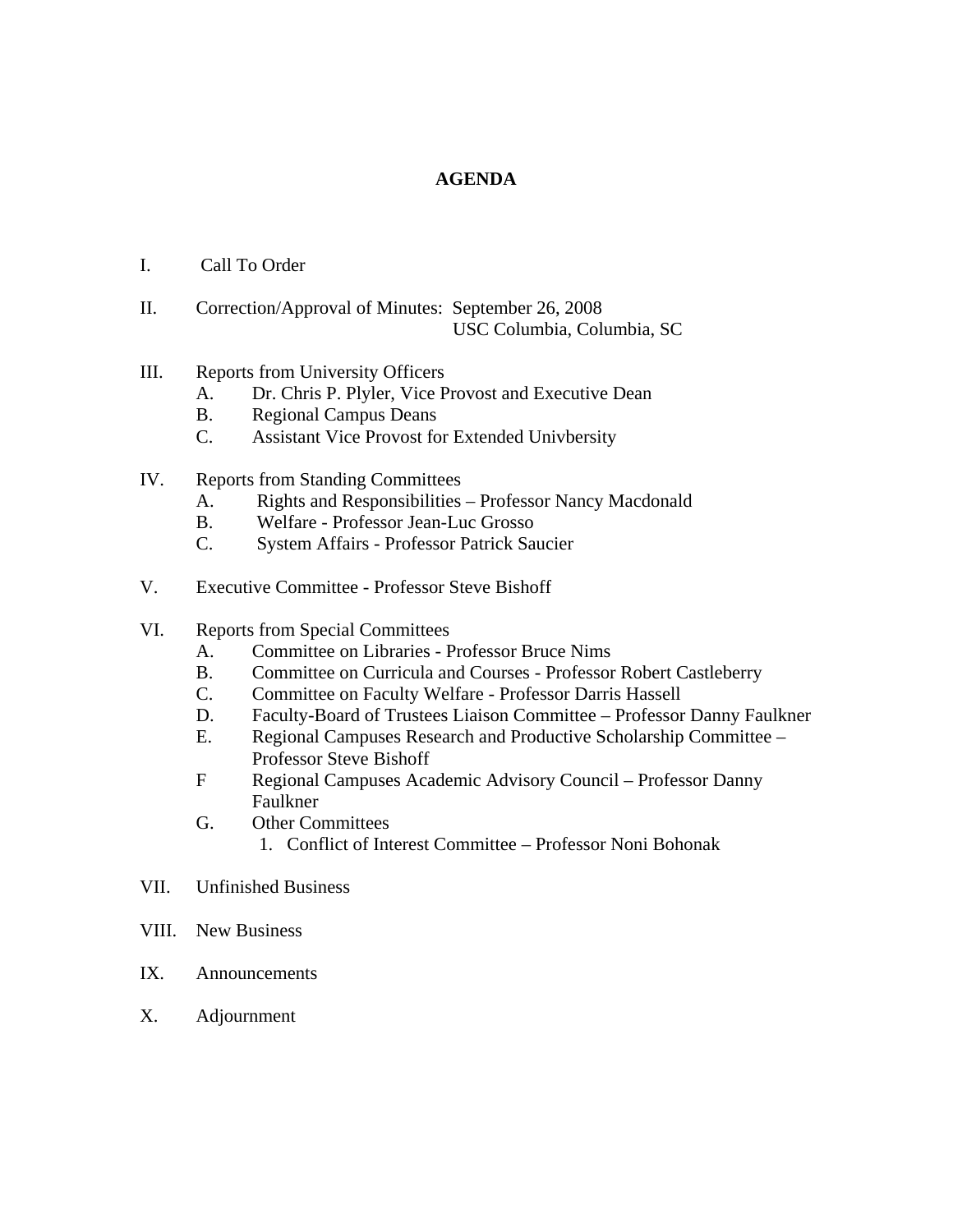### **UNIVERSITY OF SOUTH CAROLINA Regional Campuses Faculty Senate USC Union**

Friday, November 14, 2008

#### **Morning Session**

Professor Faulkner called the meeting to order. Dean Roland welcomed the Senators and announced the meeting sites for the committee. The committees were dismissed to meet.

#### **Afternoon Session**

- I. Call To Order
- II. Correction/Approval of Minutes: Delay to the next meeting.
- III. Reports from University Officers
- A. Dr. Chris P. Plyler, Vice Provost and Executive Dean System Affairs and Extended University

Good afternoon. I would like to express gratitude to Dean Rowland and the USC Union faculty and staff for hosting this November meeting of the Senate and for the delicious lunch we enjoyed minutes ago.

**Report on the External Peer Review Process:** After my September report to the Senate, I was asked to comment on my observations of the External Peer review Process. I would remind you that this procedure was recommended by this body for inclusion in the *Regional Campuses Faculty Manual* in April 2007 and approved by the Board of Trustees in July 2007. Although it is strongly recommended that faculty applying for tenure and probation voluntarily comply with peer review, it will not become a requirement until the fall of 2012 for the faculty who were hired in the fall of 2007.

Looking back to last year and so far this year, those tenure and promotion (T&P) candidates who have sent their files their research and scholarship--for review by peers external to their institutions, the process has worked relatively well. The files have been strengthened as a result of these evaluations and readers beyond the local campuses have a much better appreciation and understanding of the full responsibilities of regional campuses' faculty in addition to the quality of their scholarship.

The one shortcoming experienced with this process has to do with communications between candidates, tenure and promotion chair on the regional campus, external reviewers and my office. Once the candidate identifies reviewers (minimum of 3; 5 recommended), the department or T&P chair contacts each reviewer to introduce them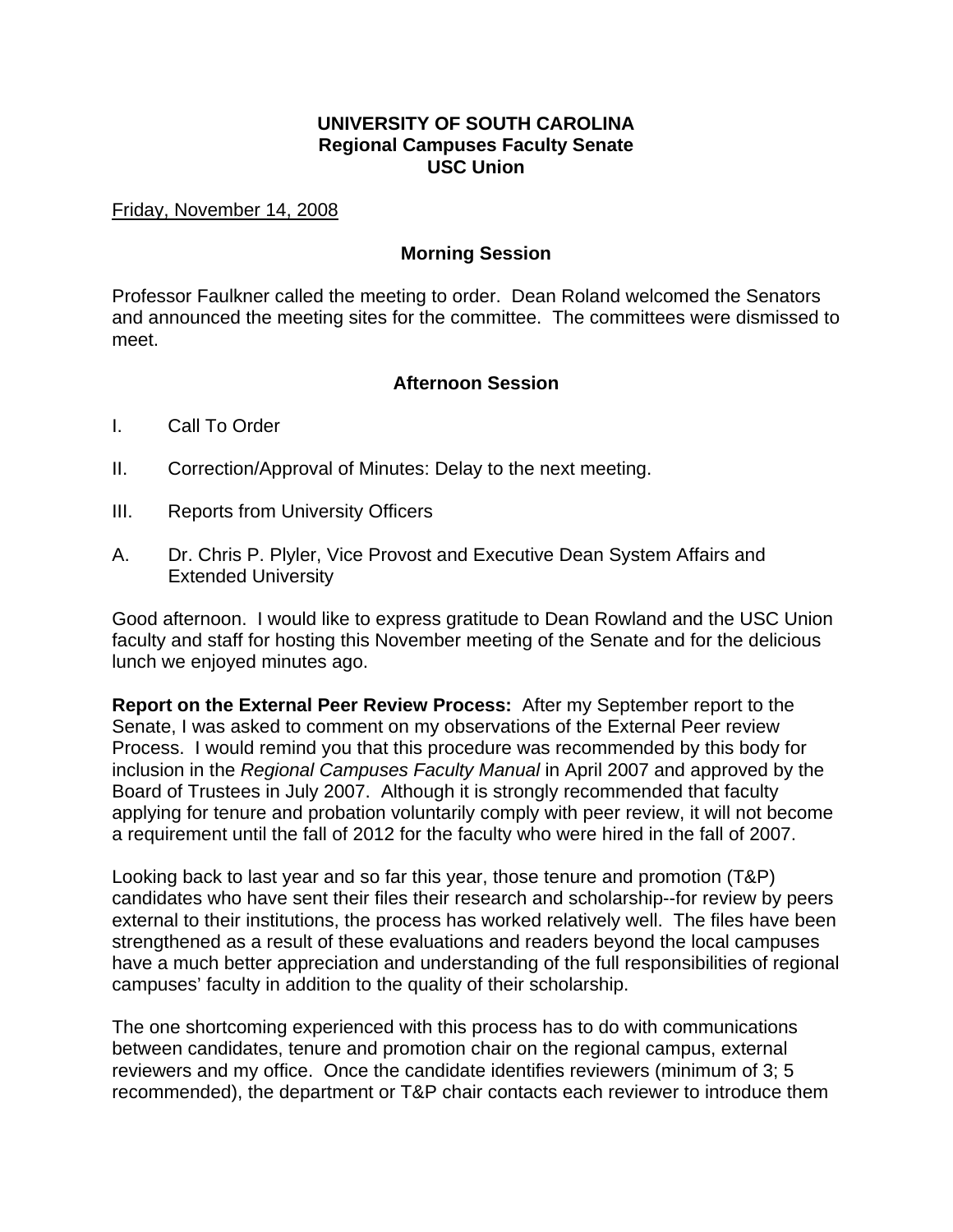to the process and ask if they will participate on behalf of the applicant. The chair then provides the Vice Provost with the names, addresses, etc. of the potential reviewers along with the T&P files to be sent. The Vice Provost confirms the participation of each reviewer in a letter which accompanies the T&P file.

In two cases so far, only two evaluations came back out of the required three as there was either a misunderstanding or miscommunication between chair/Vice Provost and evaluator. Two external evaluations are not as strong as the required three, and in 2012, a return of two will disqualify the file. The lesson here is to insure that five or six external evaluators are on board so as to yield the required three to satisfy the criteria.

**Budget:** You are likely aware that recent reductions in state appropriations for higher education translate into a \$32.5 million funding cut for the University of South Carolina system. Campuses and USC Columbia units have already been made aware of their reductions and are making plans to manage the cuts. Unfortunately the reductions we have incurred so far this fall are only a continuation of more to come as the Board of Economic Advisors continue to have to adjust their forecasts downward in the face of declining economic indicators. We are all going to be lean and leaner over the foreseeable future.

**University:** The Bachelor of Arts in Organizational Leadership Summary Proposal was approved by the Advisory Committee for Academic Programs Committee of the CHE last October 9, and the full proposal is now in the office of the Provost prior to submission to the Academic Affairs Committee of the Board of Trustees. Once the full Board approves the degree, it will then move to the CHE's Committee on Academic Programs prior to consideration by the full CHE.

- B. Regional Campus Deans
- 1. Hugh C. Rowland, Dean, USC Union

**a. Budget** Due to budget cutbacks since the beginning of the fiscal year and predictions of cutbacks in the latter part of this year and/or next fiscal year, we will be taking a hard look at some projects that we had planned to implement**.** 

**b. Strategic Planning and Assessment** We continue to make progress on our strategic planning, particularly with respect to integrating our budget and financial side into the development of the blueprint for quality improvement, our annual budget, and our Baldrige Report.

**c. Enrollments** USC Union enrollments, contrasted with last fall, declined by 7.79% in headcount and 6.3% in FTE.

**Enrollment Initiatives** We are focusing much more on our student markets that desire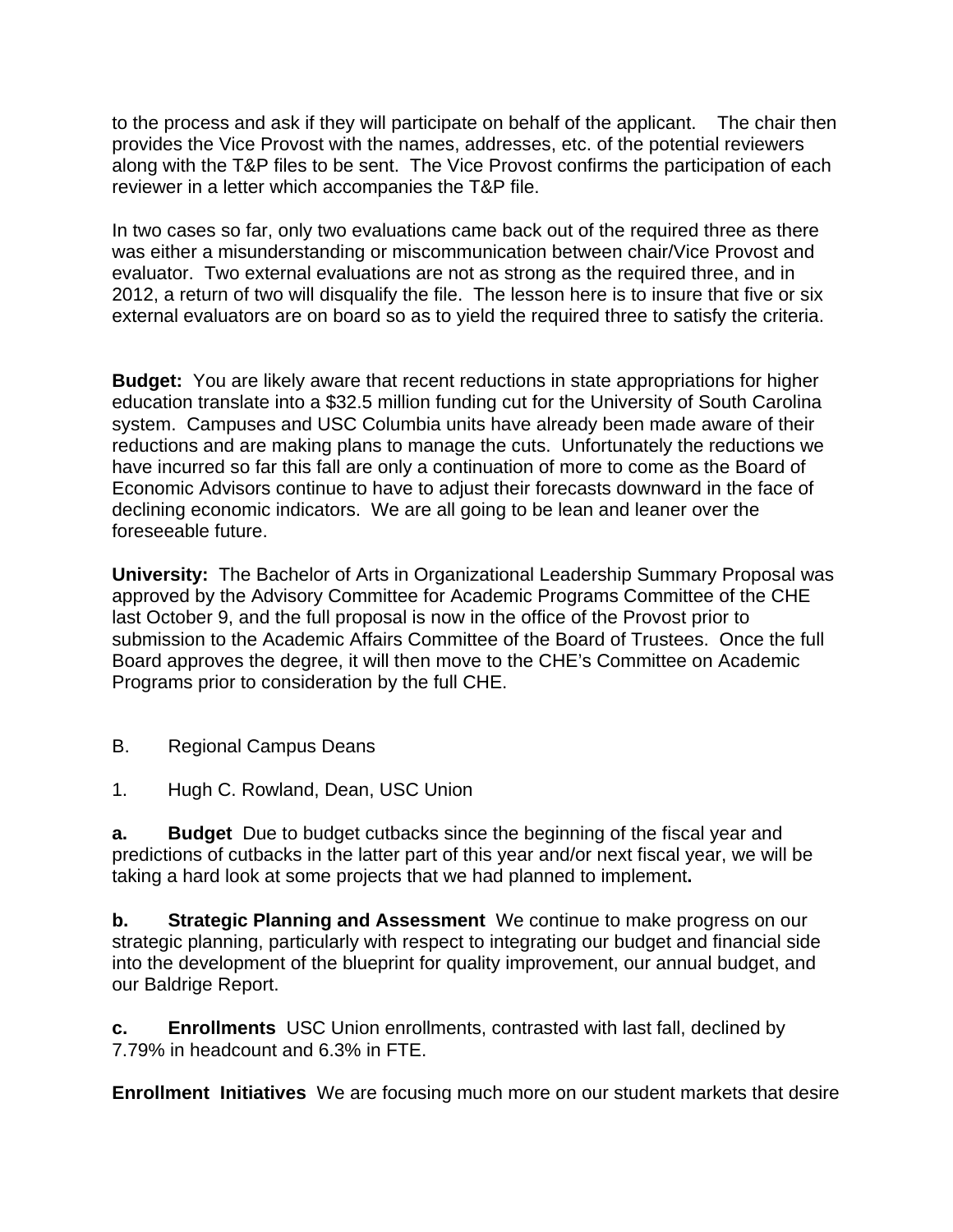4-year degrees via Palmetto Programs and TSTM. As you drive through Union and Laurens, you will now see billboards featuring adult students with messages about 4 year programs and cost savings. We have hired a new admission recruiter to take the initiative on developing marketing approaches and data analysis, as well as traditional methods.

**Army ROTC** USC Union is in the process of starting an Army ROTC program under the umbrella of ROTC programs based out of Wofford College.

**Scholarships** USC Union received \$75,000 for student scholarships from the Whitener family. Most of the gift came from the estate of the brother of Col. Jack Whitener, the *Dean Emeritus* of USC Union.

**Associate Dean Position** With the assistance and support of Dr. Plyler, our associate dean position was restored. We have deemed this position to be critical to our mission and carrying out our strategic plan; our search will begin in the very near future.

**New Faculty Hires** All full-time faculty searches are on hold until we can assess better our budget situation for next year.

**Faculty Retreats and Adjunct Orientations** We regularly hold faculty retreats to deal with larger issues, such as mission and student learning outcomes. In January, we plan to combine our retreat with an adjunct faculty orientation at our Laurens Center. We held our second adjunct faculty orientation/retreat this fall at Union and need to do the same at our Laurens Center.

**Library** We are working vigorously to refresh and reinvigorate our library. This fall, we have put in a coffee/light eats lounge area. We have rearranged a number of areas to create a more student friendly environment. We have begun to convert our collection of music LPs into digital format to make the music more available to our clients.

2. C. Leslie Carpenter, Dean, USC Sumter

Since my last report to the Regional Campuses Faculty Senate on September 26, 2008, there have been a number of notable events and activities at USC Sumter.

**Budget**: As all of you already know, all public colleges and universities in South Carolina have experienced very severe cuts to our State appropriations, and we expect yet more cuts in December 2008 and early in 2009. At USC Sumter, the cuts to our State appropriation are approximately 22%, and when combined with an estimated shortfall in tuition revenue, amount to approximately \$1,134,159. Towards this goal, USC Sumter has identified cuts to expenses in FY 09 of approximately \$527,225, and of approximately \$829,317 for FY 10. USC Sumter is in the process of identifying additional cuts to expenses that can be made as the cuts to our State appropriation continue to increase.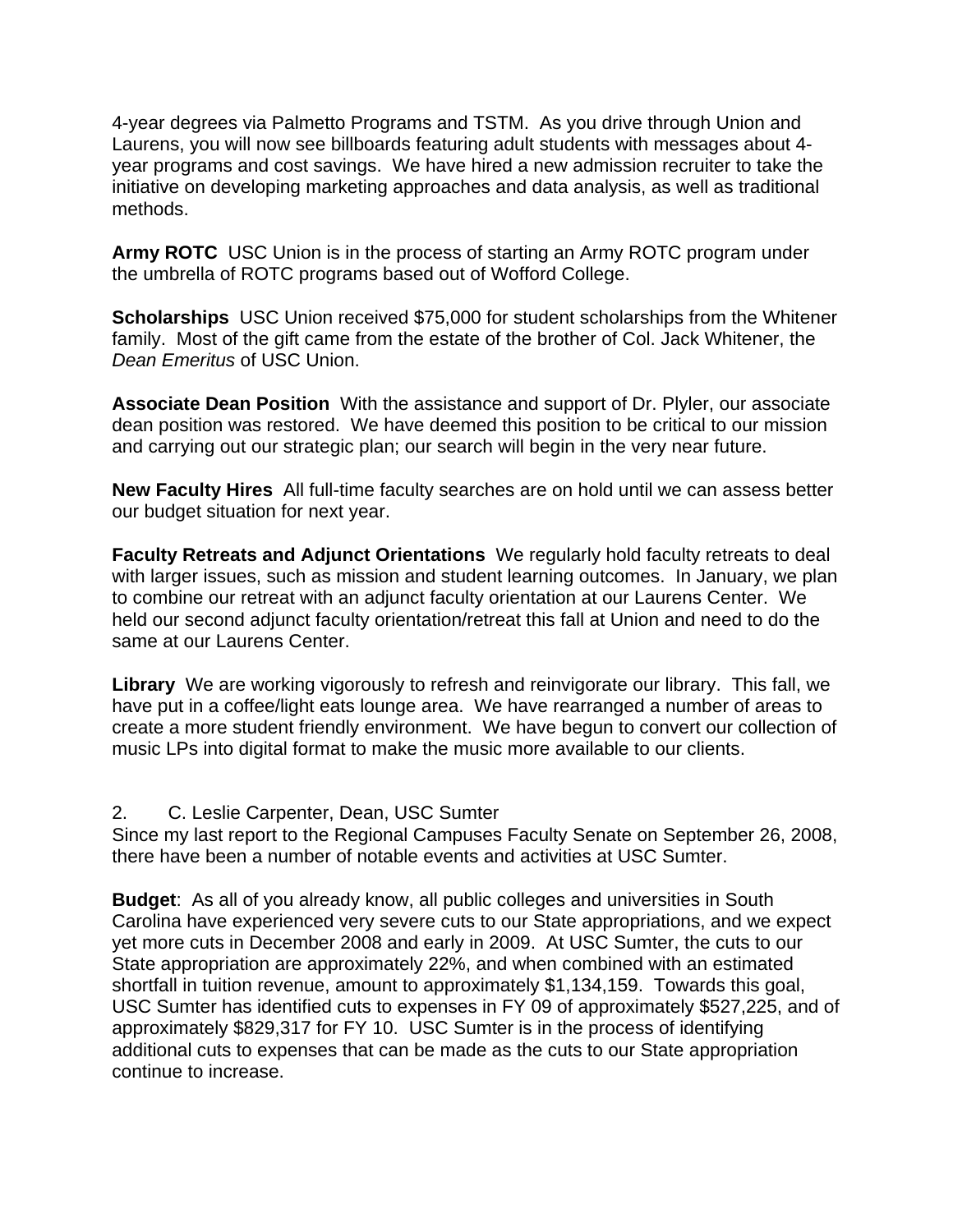**Human Resources**: As all of you know, a System-wide hiring freeze was recently announced by President Pastides in anticipation of severe cuts to our State appropriations. Only one of seven faculty searches for FY 10 at USC Sumter, a tenuretrack assistant professor of mathematics position, has been granted a Amission critical exception to the hiring freeze. The other six searches will not be held. Most temporary staff positions will not be renewed when the current appointments conclude, and the remaining few temporary staff positions may be renewed at significant reduced hours. Several full-time staff positions recently vacated will not be filled. Other full-time staff positions will have portions of their salaries and benefits shifted out of the operating budget to other fund sources.

Since the inception of the TERI program, 28 USC Sumter employees have opted into the program. Of those 27, 20 have already retired, four are scheduled to retire in FY 09, one in FY 11, two in FY 12, and one in FY 13.

**Student Enrollments**: Final official enrollment figures for the 2008 Fall Semester indicate a 5.20% headcount enrollment increase compared to last year, and a 1.30% FTE enrollment increase compared to last year. For the 2008 Fall Semester, USC Sumter is offering PACE (Program for Accelerated College Education) dual/concurrent enrollment courses in seven high schools. USC Sumter faculty and staff continue to work diligently on initiatives intended to increase enrollments through improved recruitment and retention of students.

**Student Activities**: USC Sumter's student newspaper, *The Ant Hill*, recently published its first issue of the 2008-09 year. Fire Ants Soccer for both men and women completed successful first seasons during the 2008 Fall Semester, with several players being named to the All Region 10 First and Second Teams. Both the Baseball Team and Softball Team are looking forward to beginning their second seasons during the 2009 Spring Semester. Fire Ants teams in all sports are eagerly anticipating spirited competitions with teams from USC Salkehatchie and USC Lancaster.

**Faculty Workload Adjustments**: Following the adoption of a Faculty Workload Adjustment Plan for USC Sumter, the 2008 Fall Semester marked the implementation of the first phase of this Plan for all junior tenure-track faculty, as well as selected senior tenured faculty identified as "productive scholars". The second phase of adjusted teaching loads for these two groups of faculty was originally scheduled to be implemented during the 2009-10 academic year, but instead will be delayed for at least one year due to the budget cuts and hiring freeze.

**Professional Travel**: As all of you know, President Pastides also announced a System-wide travel freeze in anticipation of severe cuts to our State appropriations. At USC Sumter, we are endeavoring to protect professional travel funds, as "mission critical", for faculty who are either presenting papers, serving on panels, or whose presence is expected as an elected officer in the professional association. All other professional travel must be approved on a case-by-case basis against the "mission critical" standard.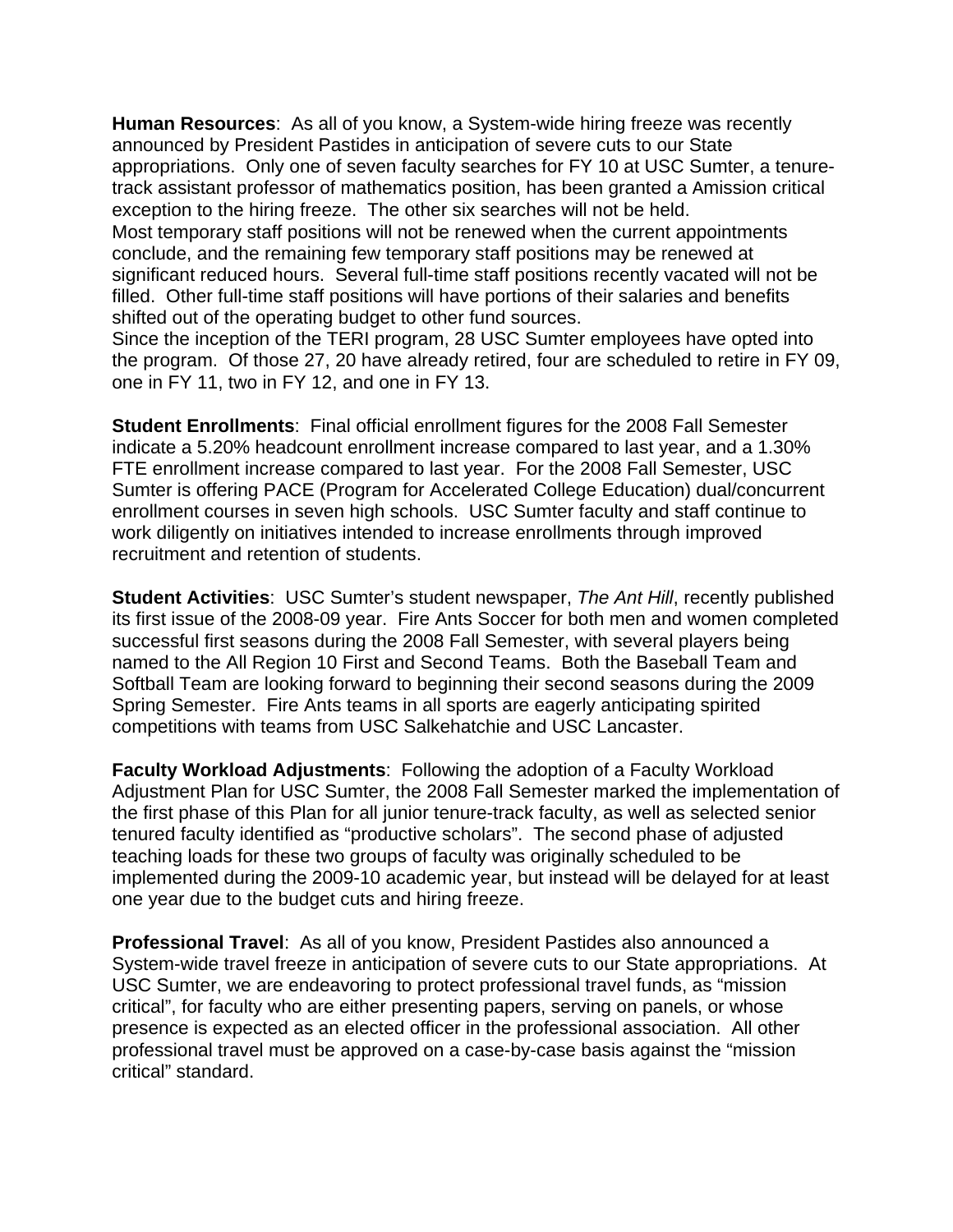**Capital Improvements**: Bids have been received for construction of practice fields for baseball and softball. A new Instructional Laboratories Building continues to be the top priority for new buildings for USC Sumter, and currently is ranked #13 on the state-wide list of capital projects for higher education.

# 3. Ann C. Carmichael, Dean, USC Salkehatchie

Salkehatchie is pleased with the fall enrollment which shows a total headcount of 965 students, a 6.16% increase over last fall, and a full-time equivalent of 624, which is a 4.34% increase over last fall. This is the highest FTE in the history of the institution. Dr. Maureen Anderson, assistant professor of English, coordinated the publication of the first issue of *The Salkehatchie Way*, a collection of art, poetry, fiction, and photography created by Salkehatchie students, faculty, and staff. Copies of this publication are available upon request.

Student leadership through SGA and athletics has been active this year in civic organizations and university outreach projects. This fall our basketball team partnered with Northside Elementary School in Walterboro and was featured in the USC Times reading to the children. In Allendale the SGA participated in a Halloween carnival for local children.

The Salkehatchie softball shed which was damaged by a tornado last March was rebuilt, thanks to the donation of materials and funds from local businesses and citizens and the manpower of the Cooperative Baptist Fellowship of South Carolina.

Dr. Roberto Refinetti, Associate Dean of Academic Affairs, has recently published a booklet entitled *Faculty Profiles*. The booklet highlights faculty who are actively engaged in research projects as well as those who are available for guest lectures on topics within their discipline. Copies of the booklet are available upon request.

The Salkehatchie campus will host its  $26<sup>th</sup>$  annual dove shoot on November  $24<sup>th</sup>$ . Prior to the shoot the athletic department will provide lunch for hunters for a small donation. Proceeds will be used to support the athletic program.

# **4.** John Catalano, Dean, USC Lancaster

My November report will concentrate on budget concerns in order to bring the faculty up to date with recent developments on campus and in South Carolina. As you can see from the numbers below, we will receive approximately \$1.1 million less than last year and, once again, are the worst treated of the regional campuses. Please note that we are expected to compete with the other campuses while receiving far less in funding per student than they.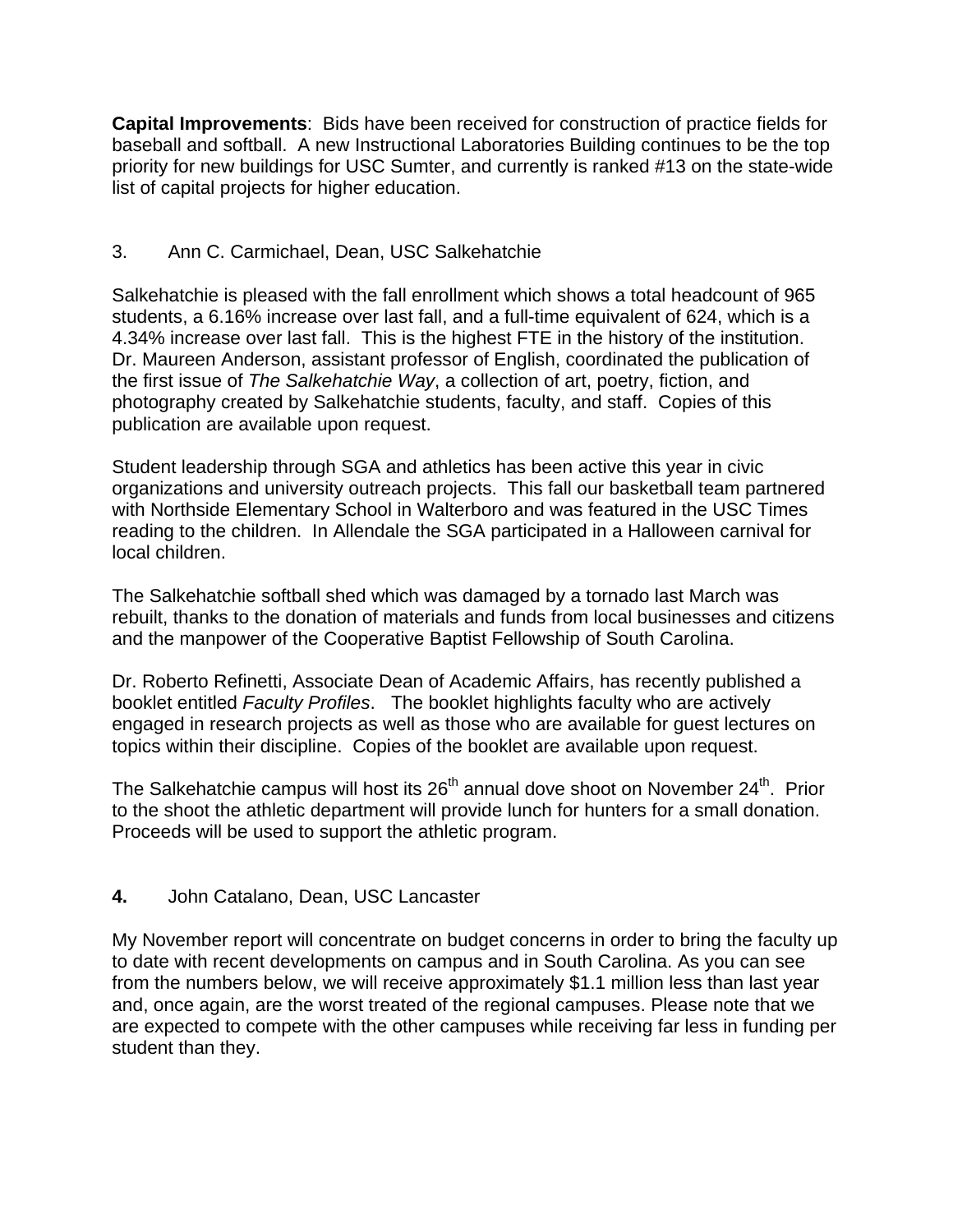| <b>FTE</b>     | Appropriation |      | $$$ per FTE   | Appropriation\$ per FTE | with provisos |           |
|----------------|---------------|------|---------------|-------------------------|---------------|-----------|
| 2008           |               |      |               |                         |               |           |
| <b>USCL</b>    |               | 1085 | \$2,399,774   | \$2211.77               | \$2,499,774   | \$2303.93 |
| <b>USCSumt</b> |               | 870  | \$3,642,014   | \$4186.22               |               |           |
| <b>USCSalk</b> |               | 624  | \$1,964,260   | \$3147.85               |               |           |
| <b>USCU</b>    |               | 249  | \$<br>887,721 | \$3565.14               |               |           |
| 2007           |               |      |               |                         |               |           |
| <b>USCL</b>    |               | 1003 | \$2,770,893   | \$2762.61               | \$3,570,893   | \$3560.21 |
| <b>USCSumt</b> |               | 859  | \$4,408,690   | \$5132.35               |               |           |
| <b>USCSalk</b> |               | 598  | \$2,375,512   | \$3972.43               |               |           |
| <b>USCU</b>    |               | 266  | \$1,070,688   | \$4025.14               |               |           |

The impact on the faculty thus far has been limited to the freeze on hiring and nonessential travel. We will not be able to search for new faculty this year, but all current faculty members should feel secure that their jobs are not subject to a reduction in force. We have not reduced the local research and productive scholarship grants and we have tried our best to honor all equipment purchase promises to the new faculty.

5. Sally Boyd, Assistant Vice Provost for Extended University

The proposal for the Bachelor of Arts in Organizational Leadership has been passed by the Columbia Faculty Senate and the first stage at CHE. It is scheduled to go before the Board of Trustees December 15, and if it is approved it will go to CHE in the spring for final approval there, as well as to SACS. Our hope is that all approvals will be in place so the degree will be available to students by Fall 2009.

Ten students from regional campuses are scheduled to graduate in December with the BAIS.

Fifty-eight students are currently enrolled in BLS. We anticipate 12-15 more will be admitted effective Spring 2009. The first BLS degree was awarded Summer 2008. There are no graduates for this December, but some are expected next May.

Your academic deans are beginning to contact faculty on their campuses about participation in the Palmetto training next summer. While budget constraints are necessitating some modification from what has been done in the past, the training will maintain the same focus on establishing rapport with the technology and incorporating the technology in pedagogically sound ways. Next summer's training will have a stronger emphasis on independent, individual preparation and will rely on faculty with Palmetto experience to provide support and assistance to their colleagues.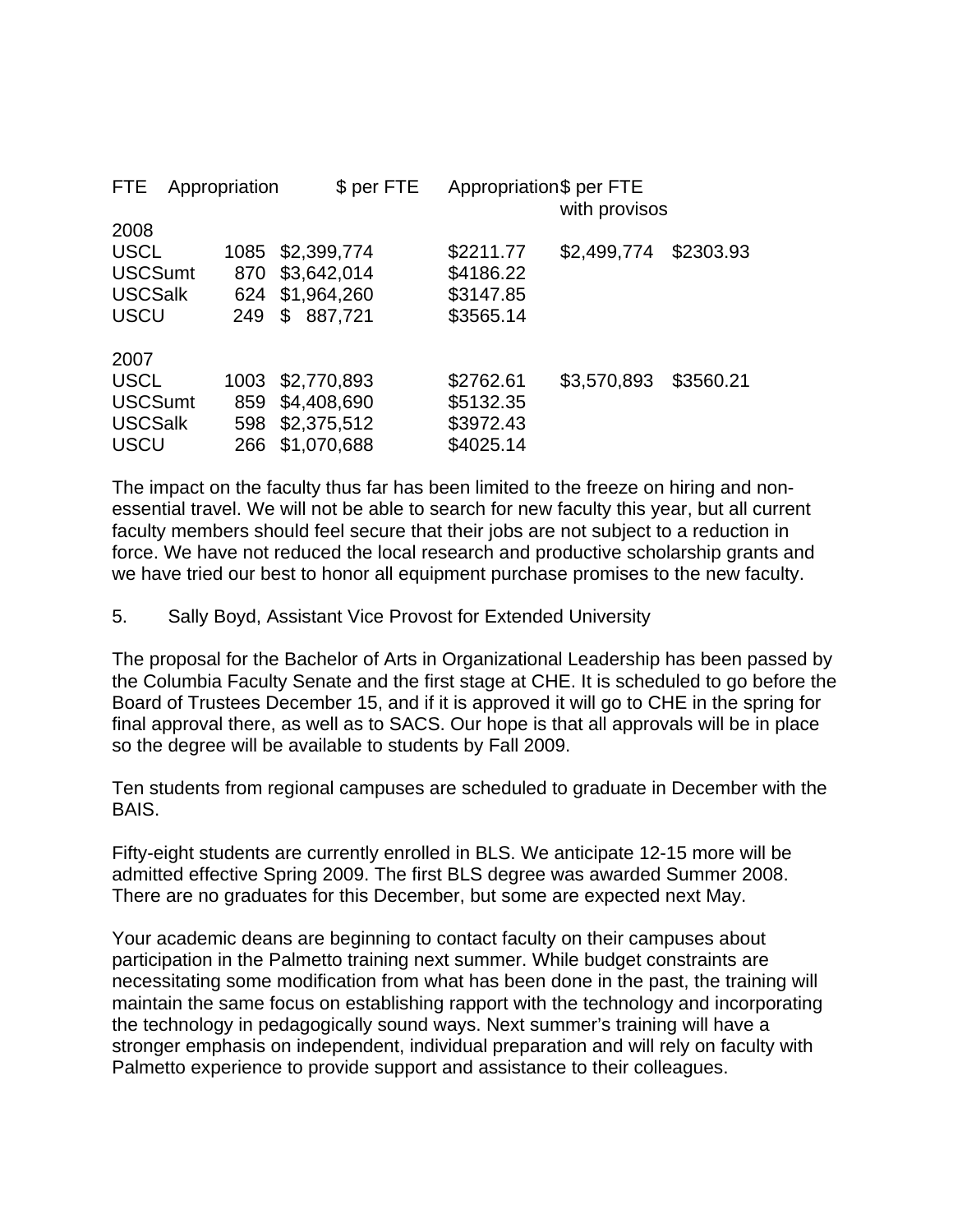Because of the most unusual nature of the BLS degree and the anticipated BOLCwhile students are physically taught on regional campuses by regional campuses faculty members, the degree is officially a Columbia degree policies governing them are outside the purview of this faculty senate. However, to assure that faculty involved in the program are providing guidance, Chris Plyler has appointed a Palmetto Programs Advisory Committee to address and make recommendations on policy issues. This committee, which has representation from each regional campus, met at the beginning of this semester and will meet again early in the spring semester.

# IV. Reports from Standing Committees

### A. Rights and Responsibilities - Professor Nancy Macdonald **Motion on Standardization of Tenure and Promotion Files**

It is moved that the following new section be added to Appendix VI, Guidelines for Teaching Effectiveness, and that said appendix be renamed Guidelines for Documentation of Standards for Tenure and Promotion:

# **Presentation of Candidate=s File**

To facilitate the evaluation process for dispersed evaluators, all files will be presented in binders with tabs provided by their local Office of the Academic Dean, as follows: [see following page]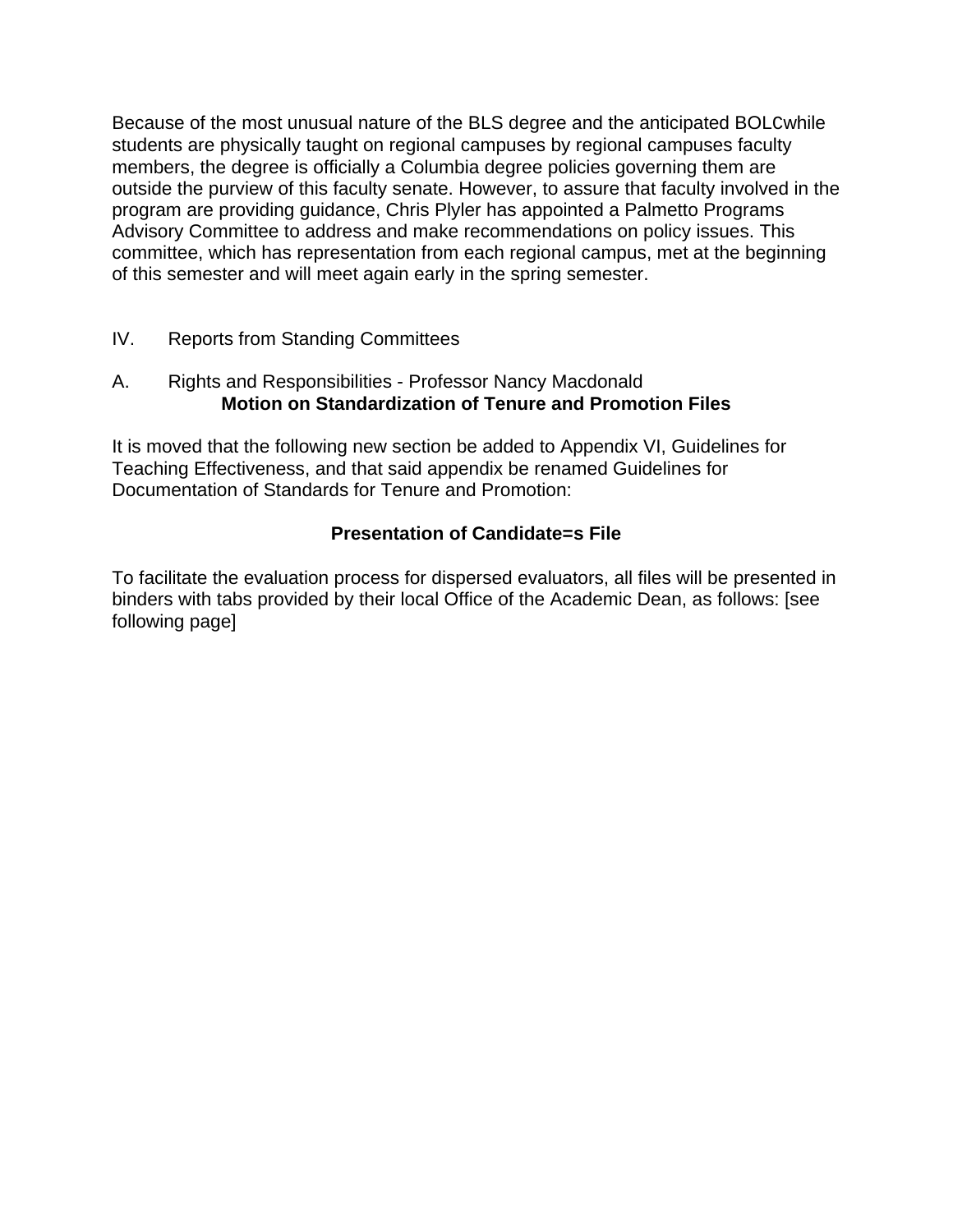| <b>Tab Label</b>                                  | <b>Comment</b>                                                                                                                        |  |
|---------------------------------------------------|---------------------------------------------------------------------------------------------------------------------------------------|--|
| RCTP -1 Cover Page                                | Tab may not be needed for this page                                                                                                   |  |
| RCTP 2 Criteria for Tenure                        |                                                                                                                                       |  |
| and/or Promotion                                  | This tab is CRITICAL!                                                                                                                 |  |
|                                                   | This is simply the form that lists the voting score at each                                                                           |  |
| RCTP 3 Voting Form                                | level                                                                                                                                 |  |
| RCTP 4 List of Supporting<br><b>Materials</b>     |                                                                                                                                       |  |
| RCTP 5 Curriculum Vitae                           |                                                                                                                                       |  |
| RCTP 6 Personal Statement                         |                                                                                                                                       |  |
| RCTP 7A Evidence of Effective<br>Teaching         | This would be the candidate's statement about how he/she<br>has demonstrated teaching effectiveness                                   |  |
| RCTP 7B Summary of<br><b>Teaching Evaluations</b> | This would be the summary done by someone other than<br>the candidate                                                                 |  |
| RCTP 8A Evidence of<br>Scholarship                | Recommend sub-tab by category (publications,<br>presentations, grants, etc.)                                                          |  |
| RCTP 8B External Reviews of<br>Scholarship        |                                                                                                                                       |  |
| RCTP 9 Evidence of Service                        | Some may wish to sub-tab Service to Campus/University<br>(9A), Service to the Profession (9B), Service to the<br>Community (9C), etc. |  |
|                                                   | Added by Candidate PRIOR to submission (Sub-tab by                                                                                    |  |
| RCTP 10 Other<br>RCTP 11 Addenda                  | category)<br>These are items added AFTER file is submitted                                                                            |  |
| RCTP 11A Division Chair's                         |                                                                                                                                       |  |
| Letter                                            | If applicable                                                                                                                         |  |
| RCTP 11B Academic Dean's<br>Letter                | If applicable                                                                                                                         |  |
| RCTP 11C Local T&P                                |                                                                                                                                       |  |
| Committee                                         | Letter (or ballots)                                                                                                                   |  |
| RCTP 11D Campus Dean's                            |                                                                                                                                       |  |
| Letter                                            |                                                                                                                                       |  |
| RCTP 11E System T&P                               |                                                                                                                                       |  |
| Committee                                         | Letter (or ballots)                                                                                                                   |  |
| RCTP 11F Vice Provost's                           |                                                                                                                                       |  |
| Letter                                            |                                                                                                                                       |  |
| RCTP 11G Provost's                                |                                                                                                                                       |  |
| Letter/Statement                                  |                                                                                                                                       |  |

Rationale and comment: The rationale for the new material is contained in the motion; the rationale for renaming the appendix is that the proposed name more accurately reflects the material contained in the appendix, both currently, and with the proposed addition, and will facilitate the process for candidates.

Provision of tabs by local administrative offices will ensure professionalism and standardization of form.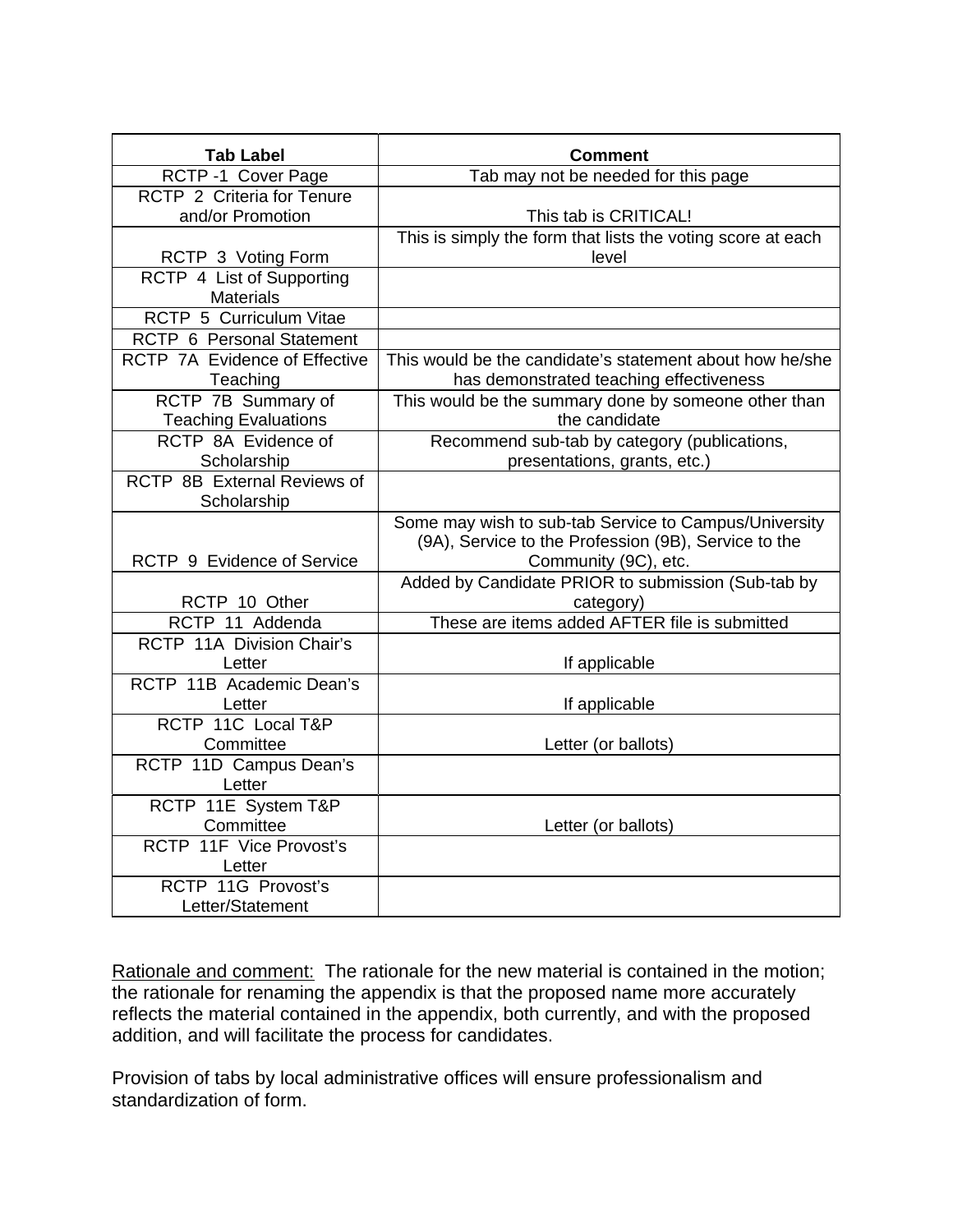B. Welfare - Professor Jean-Luc Grosso

The Tenure and Promotion Workshop will be on 12 May 2009. More details will be provided at the next meeting.

The committee will be bringing a proposal for the Teaching Excellence Award to the next meeting as well.

C. System Affairs - Professor Patrick Saucier

In attendance were: Patrick Saucier (Chair, Columbia Extended University), Erin Kilpatrick (Salkehatchie), Avery Fouts (Union), Becky Hillman (Sumter), Jason Holt (Lancaster), and Bettie Johnson (Lancaster). Minutes were recorded by Bettie Obi Johnson and reviewed / edited by Becky Hilman.

# **Palmetto Programs Discipline Policy**

Motions were presented to the Faculty Senate at the September 08 meeting and the motions all passed. Since that meeting, Patrick met with the Executive Committee who informed him that this committee does not have the authority to change the Palmetto Programs manual. PP degrees are awarded and accredited by USC Columbia and are not under the jurisdiction of the Regional Campuses. Patrick will make a motion to resend these motions today to keep minutes updated.

# **Faculty Evaluation Forms**

Another charge from our last meeting involved the development of faculty evaluation forms. Our committee's charge was to work with Rights and Responsibilities committee on issues related to these new evaluation forms, which were developed by a special ad-hoc committee chaired by Chris Nesmith. The first three sections (8 questions) of the form were mandated by the SC state legislature. The forth section (5 questions) was written by the special ad-hoc committee with a representative from each campus. Feedback from all of the campuses was taken into consideration in writing these 5 questions. Each campus was given the ability to add additional questions as they see fit when they implement the form.

Danny Faulkner requested that our committee make a motion at today's senate meeting that the campuses implement this evaluation form (or a modification of it) by no later than Fall 2009 and preferably in Spring 2009 so that faculty reviews are based on a consistent form in one calendar year.

Becky Hillman noted that the Sumter faculty organization wants the implementation of this form to be delayed until Fall 2009 because they were not happy with a couple of the questions.

This committee discussed at length some possible changes to the evaluation form and decided on the following 2 changes.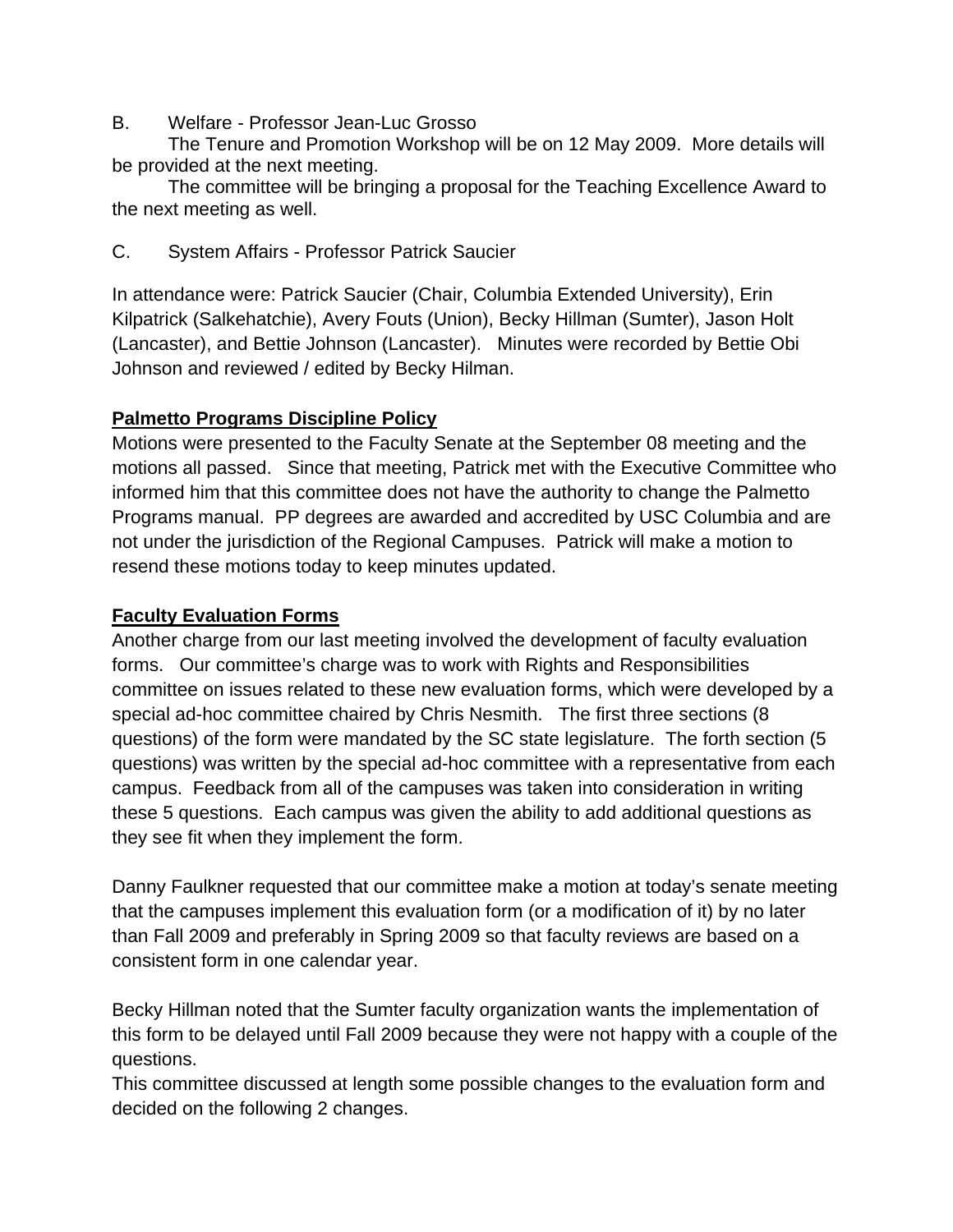Add a yes/no question for 3.1 and change 3.1 to 3.2. The yes/no question for 3.1 is as follows:

# **Change 3.1 to 3.2.**

# **3.1 Were web sites, Blackboard, or other Internet resources a part of this course? Yes or No**

If the student answers Ano@, then the score for 3.2 will be disregarded in calculating the instructor=s average evaluation score.

Remove question 4.2 from the evaluation report. The special ad-hoc committee needs to come up with more specific questions regarding student participation. This question was too broad and could be misconstrued in a class that is mostly lecture.

# **External Review Notification to Faculty as part of T&P**

At the April 2008 meeting, this committee discussed at length the fact that faculty members going through the T&P process are currently not receiving feedback concerning external reviews when they occur. A motion was made by this committee at the April 2008 meeting as follows:

"The RCFS directs the Vice Provost of System Affairs to inform each candidate for Tenure or Promotion of the number of external review letters received, and included in the candidate's file, and whether each is positive or negative. This notification will take place at the time the letters are added to the file."

The motion was ruled substantive and should have been carried to the next meeting in September, but was not. At today's meeting, we discussed where in the manual these changes would be made. Three pages from the faculty manual were brought forward by Becky Hillman (pages C-20, C-17, and F-11).

**C-20 under Access to Progress of Files** (This would be the first bullet)

• **At or prior to the initial campus review, the office of the vice provost will inform each candidate for Tenure or Promotion of the number of external review letters added to the candidate's file, and whether or not the letters were supportive for tenure and promotion.**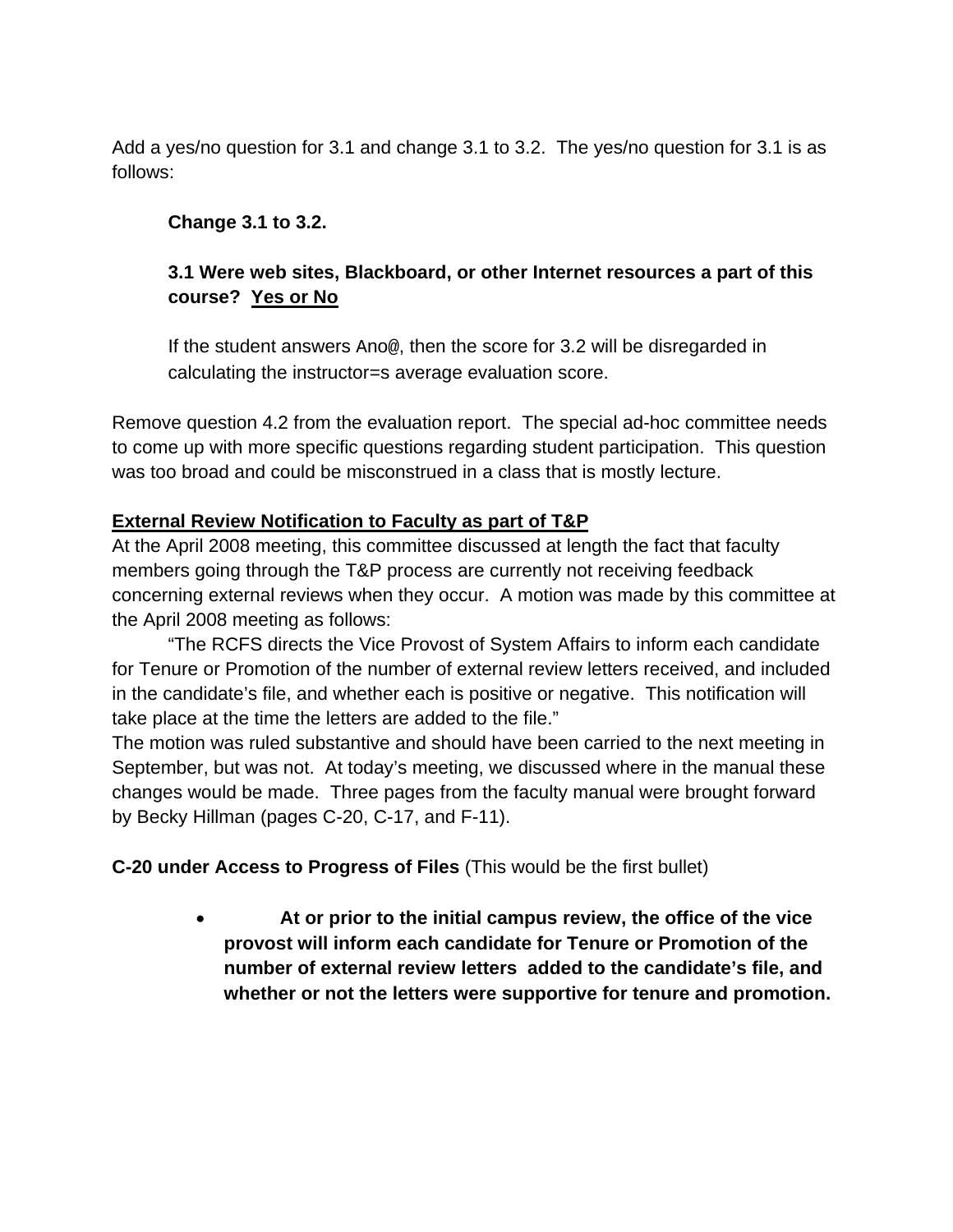**C-17 under External Reviews to be added to #8.** 

**8. …and notify the candidate that the letters were added, and whether or not they were supportive for tenure and promotion.** 

# **F-11 under Appendix V Flowchart**

Under Procedure: Candidate prepares file External Review Department Chair...

# **Under Candidate Notification next to External Review: Candidate informed of recommendation**

Another point was made by this committee concerning the faculty manual. Becky Hillman noted that the manual has not yet been updated after the changes voted upon in the November 16, 2007 meeting. This point will be addressed with the Rights and Responsibilities committee.

# Manual Change motions by System Affairs (Passed Nov 14 2008 meeting)

"The RCFS recommends the Vice Provost of System Affairs to inform each candidate for Tenure or Promotion of the number of external review letters received, and included in the candidate's file. This notification will take place at the time the letters are added to the file."

# **In the manual:**

# Page C-20 under Access to Progress of Files (This would be the first bullet)

• When External Review letters are added to the file, the Office of the Vice Provost will inform the candidate for Tenure or Promotion of the number of external review letters added to their file.

# Page C-17 under External Reviews (to be added to #8)

8. … and notify the candidate how many letters were added.

# F-11 under Appendix V Flowchart

Under Procedure: Candidate prepares file External Review Department Chair...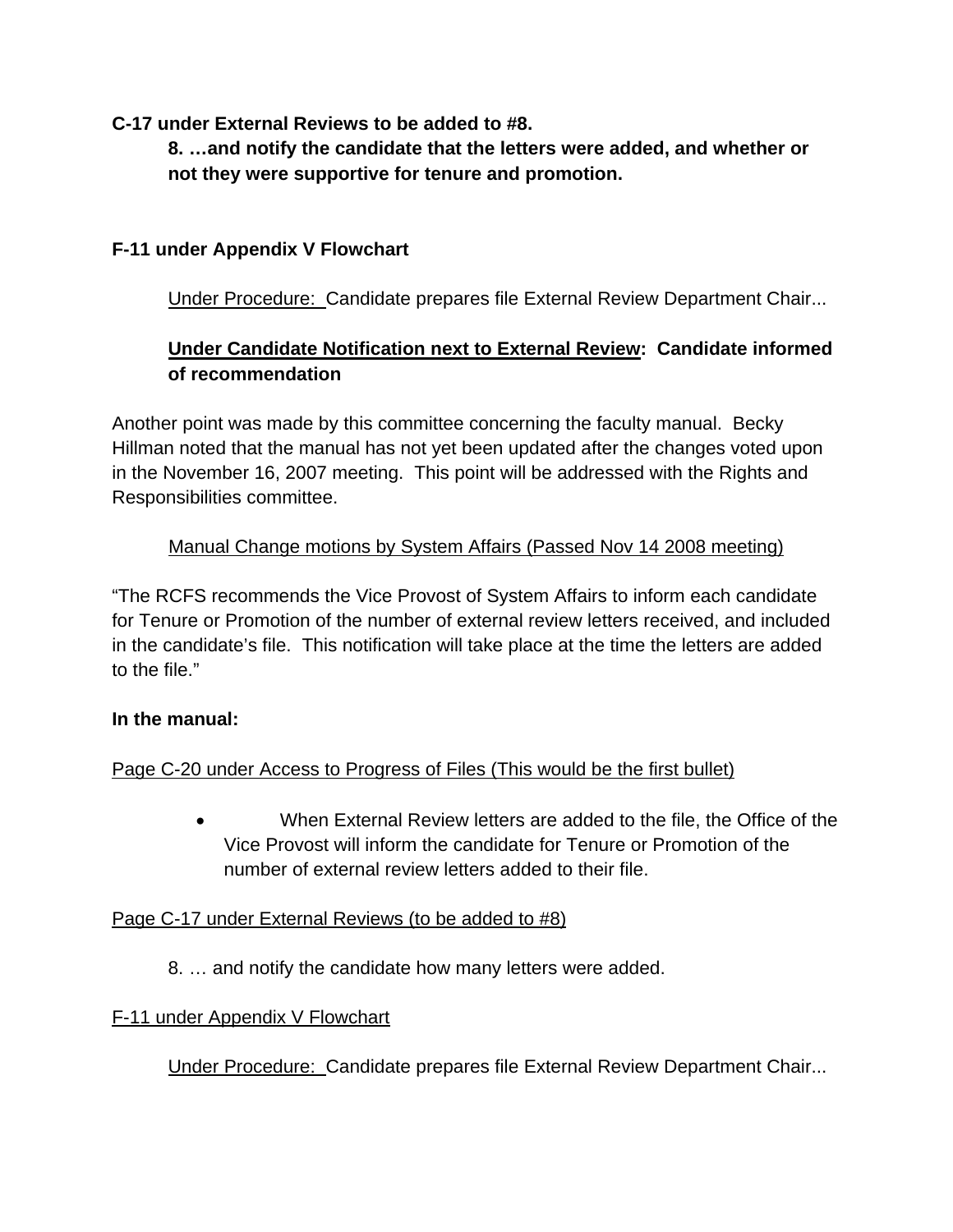Under Candidate Notification next to External Review: Candidate informed how many letters were added

- VI. Reports from Special Committees
- A. Committee on Libraries Professor Bruce Nims

The committee met on 20 Oct 08. The addition to Thomas Cooper is continuing. The old card catalog is being removed. The experiment to keep the library open 24/7 was successful and those hours stand.

B. Committee on Curricula and Courses - Professor Robert Castleberry The Courses & Curriculum Committee has met twice so far this semester

Please recall that the agenda for the meeting is forwarded to the administration of each of our campuses. They let me know if they have a concern about anything, **and I hope that they are passing along anything relevant to you.** The Committee vote is just a recommendation to the Faculty Senate; it is their action that really matters. . I remind you that the best way to keep up with the final changes to courses and curricula is to check the web page for the Columbia Faculty Senate.

There are a few things I would like to bring directly to your attention now:

1. POLI 201 and RELG 203 have been approved as internet courses. Of course, once approved as such, they are available to our campuses. The Provost's Academic Policy Group (among other things) is currently working to clarify the policies concerning distance/internet courses. Aileen Trainer of that Group has generated a list of courses that have already been approved as distance/internet courses. This list should eventually be published on the USC Columbia Webpage, but, to my knowledge, that hasn't been done yet.

2. What do you have to do if you would like to take one of the courses you teach and offer it as an internet course? Some things are clear, and some need to be clarified. The idea is that the Policy Group will develop the necessary policies. As is stands right now:

 a. A special form has to be submitted to Courses & Curriculum (available on the USC Columbia Webpage).

 b. A three-hour course has to have 2100 minutes of content. You need to document how you will handle that in a distance course. DEIS needs to approve your course structure.

c. I would presume that any of us wanting to offer a course on the internet should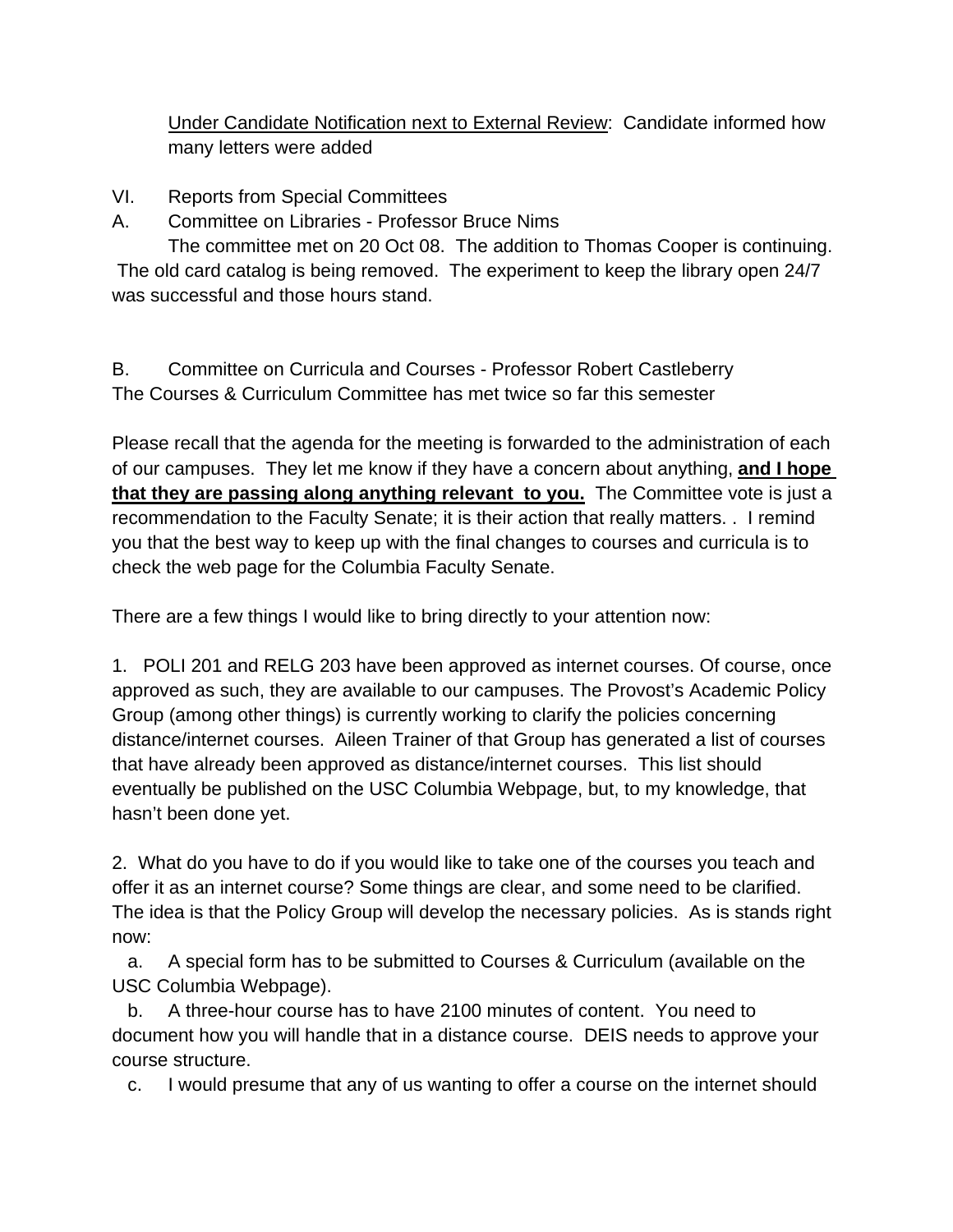clear this first with the appropriate Columbia department, college or school. **I suggest that we need to develop a formal strategy for helping with this.**

3. The Palmetto Programs BA in Organizational Leadership degree was approved by Committee and will be considered by the Senate at the next meeting.

4. The Committee also approved a new course: Phil 101-- Special Topics in Philosophy. The course is meant to offer training in philosophical reasoning for nonmajors and to cover "non-traditional" topics of interest to students. The topic covered (and the exact title of the course) could differ across semesters and could be repeated. As a 100-level course, we should be able to offer this course. The only potential confusion I see is that the course topic is dynamic and would likely need to be coordinated with the Columbia Philosophy Department. **Is this really a problem? If so, how will it be handled?**

C. Committee on Faculty Welfare - Professor Dams Hassell (Submitted by Professor Fernandes)

# **Faculty Welfare Committee Minutes**

October 22, 2008, 1:30 p.m. McCutchen House Conference Room A

**Members present:** Charley Adams, Chair (Public Health), Augie Grant (Journalism and Mass Communication), Stephen Sheehi (Languages, Literatures and Cultures), Kate Boyd (University Libraries), Kevin Bennett (School of Medicine), Pearl Fernandes (USC Sumter) and Bob Best (ex-officio member as Chair of the Faculty Senate).

Issues discussed by the Committee at the meeting:

# **Appointment of a Secretary**

Pearl agreed to continue to be the secretary for the rest of the academic year.

# **Approval of Minutes**

Minutes from the September 24, 2008 meeting were approved unanimously by the committee.

# **Early Career Faculty Network**

Charley passed a flyer on the Early Career Faculty Network to be held in the Russell House Ballroom on Thursday, October 30, 2008 from 9:30- 11:30 a.m. The network will focus on resources available to conduct research/scholarly activity.

# **ISAD**

Charley as a faculty in the Department of Speech Disorders and Communication asked for a one minute silence to commemorate the International Stuttering Awareness Day which is intended to raise the public awareness of the millions of people who have this speech disorder.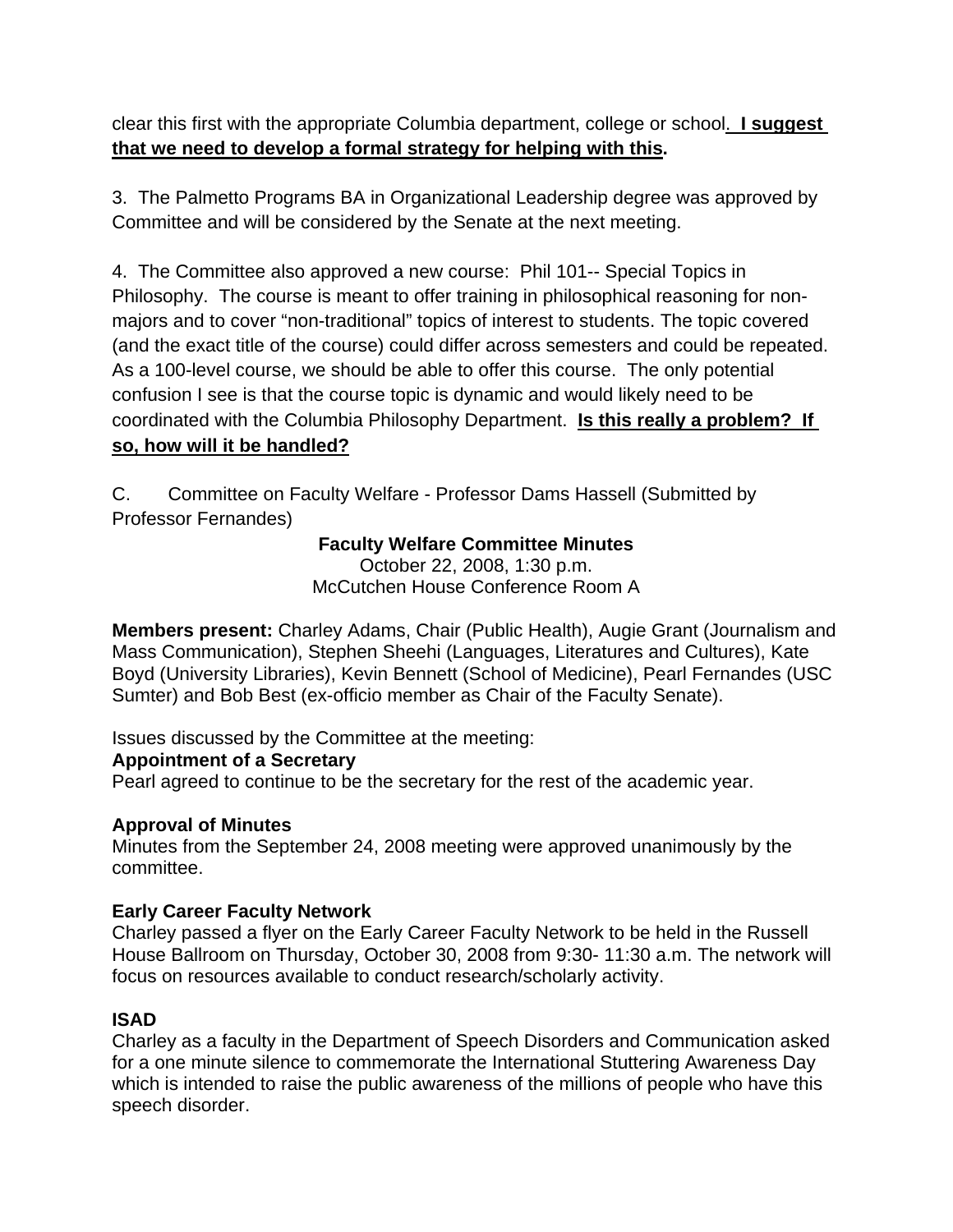### **Dr. Helen Doerphinghaus**

Dr. Helen Doerphinghaus in her capacity of Associate Provost and Dean of Undergraduate Studies was the invited guest to discuss faculty concerns on class scheduling and the available options. Discussions ensued on the physical location of classes on campus. Faculty had expressed concern regarding having to walk considerable distances from their offices to the classrooms. Dr. Doerphinghaus mentioned that presently there is going to be no changes in class scheduling and efforts will be made to accommodate special needs faculty.

Dr. Doerphinghaus also pointed out that with the recent budget cuts, there will be no new building activity and instead there would be an increase in number of deferred maintenance projects. This may lead to classes going offline, and if so, should classes be expanded to Friday? Research shows that many universities have expanded classes to Fridays and Saturdays, as this cuts down on drinking and partying by students on Thursday and Friday nights.

Options discussed by committee members:

Augie mentioned that undergraduate classes could be held within a certain radius on campus and the class day could be stretched until 5:30 p.m. Faculty had asked for more Monday and Wednesday classes and a plan for this had been developed in the past. Special software for scheduling is available.

Charley mentioned that these same issues had been discussed last year, and the committee had recommended that advisors work with students on smart scheduling and that more shuttle service be made available during critical times.

Bob suggested that incentives can be given to faculty that are willing to teach on nontraditional days/times or faculty take turns teaching on these days/times.

Stephen pointed out that any solution should take into consideration carbon footprints and sustainability issues.

Recommendations by the committee:

- 1) Have a task force which includes tenure track and non-tenure track faculty, undergraduates and graduates bringing in representation from all the stakeholders.
- 2) Have a written document with voices from all the stakeholders.
- 3) Bring in faculty from the campus that has expertise in sustainability issues.
- 4) Have a website where minutes from the Faculty Welfare Committee are posted, so that faculty can review, voice their concerns and make recommendations.
- 5) Have Dr. Doerphinghaus chair the taskforce.

# **Faculty Enrichment Fund**

The FWC is in charge of this fund. Charley passed the budget sheet for this fund. On reviewing the sheet it was observed that more money is being expended than coming in. Bob asked Charley to talk about the Faculty Enrichment Fund at the Faculty Senate meeting and its role in funding flu shots and cardiovascular screenings.

### **Sasaki Plan**

Under the Sasaki Plan faculty that have offices in the Vista may have to pay increased parking fees, and this may affect faculty disproportionately. Incentives can be given to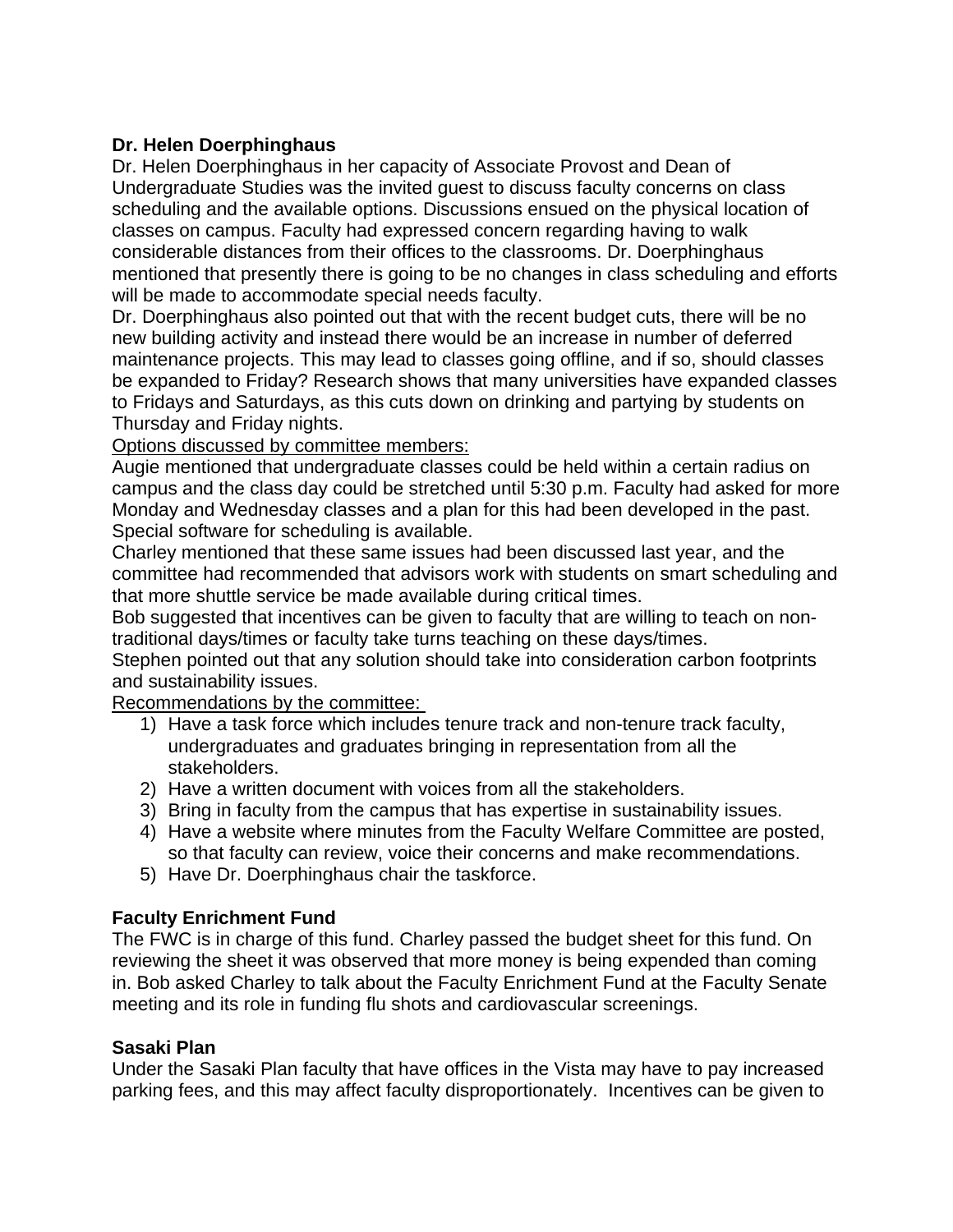faculty that bike or walk to campus. Sustainability issues must be integrated in the Sasaki plan. The committee recommended that an Office of Sustainability be set up made consisting of representatives from the campus. Faculty issues regarding the plan should also be discussed with interested members from the Board of Trustees. A recommendation was made that the plan be presented to the Faculty Senate by Dr. Ted Moore, Vice- President of Planning.

# **Salary/ Salary Compression**

The recent budget cuts will affect salary raises and merit pay. Questions were raised as to whether productive faculty would get merit pay raises or incentives, and how the cuts would affect faculty promotion, recruitment and retention. A recommendation was made that salary incentives be built into the system to reward productive faculty.

# **Capital Campaign**

Discussion by faculty members on how the campaign would affect existing faculty, since the goal of the campaign is to recruit new faculty.

Meeting ended around 3:30 p.m. Next meeting will be held on Wednesday, Nov. 26 at the same place. The time for the meeting is presently in discussion.

D. Faculty-Board of Trustees Liaison Committee - Professor Danny Faulkner No report

- E. Regional Campuses Research and Productive Scholarship Committee Professor Steve Bishoff No report
- F. Regional Campuses Academic Advisory Council Professor Danny Faulkner No report
- G. Other Committees
- 1. Conflict of Interest Committee Professor Noni Bohonak No report
- VII. Unfinished Business

A. System Affairs: Motion: External Review Notification to Faculty as part of T&P (see committee report above).

Discussion challenged the appropriateness of the supportive or non-supportive assessment. This prompted a motion to amend: Moved to strike that portion of the motion. The amendment passed.

After a non-substantive change of the wording from "direct" to "recommend", the amended motion passed.

B. Rights and Responsibilities: Motion: Standardization of the T&P files [tabbing]. The motion was amended successfully changing "RCTP 11B Academic Dean's

Letter" to "RCTP 11B Office of the Academic Dean's Letter". The amended motion passed.